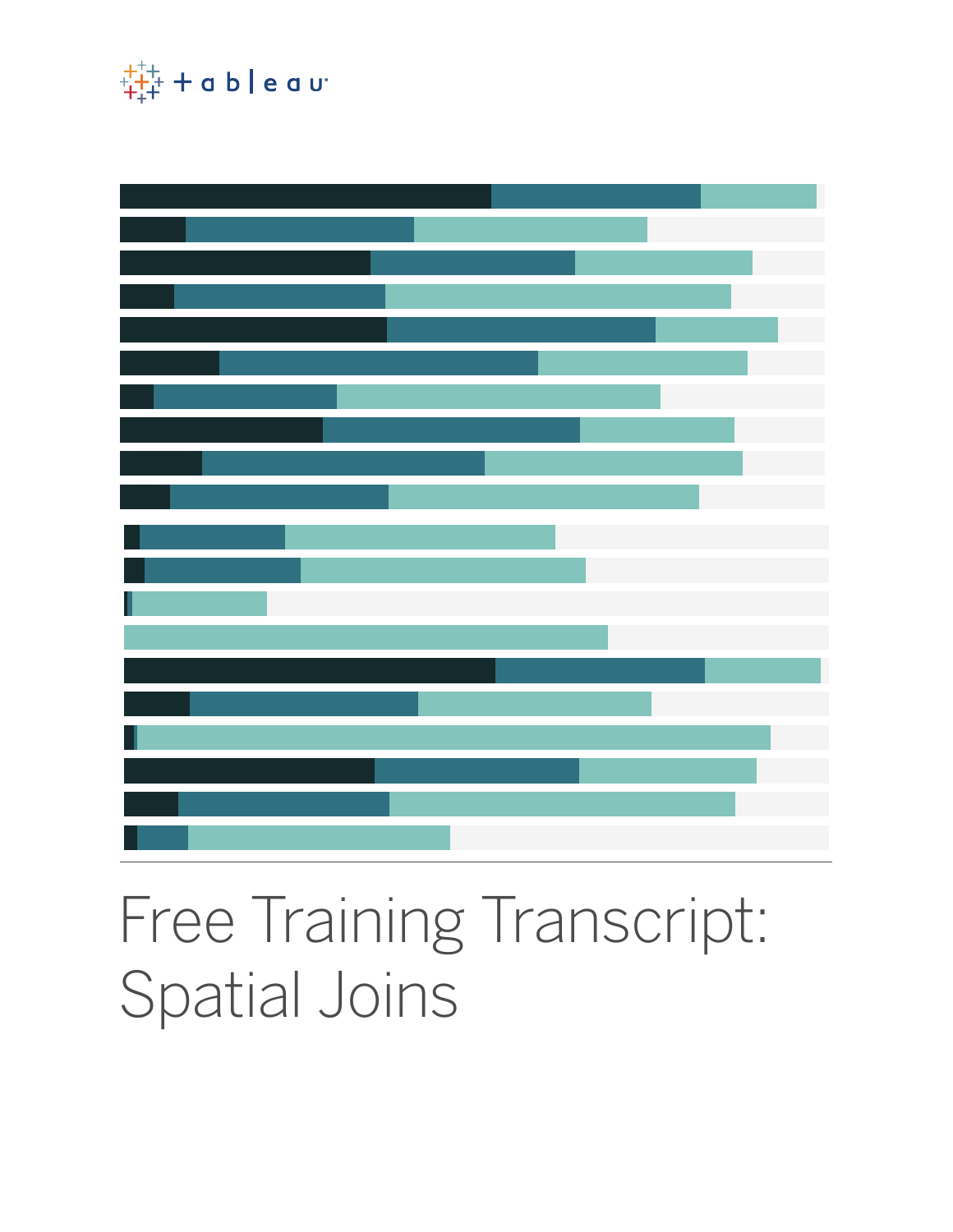Welcome to this video on joining spatial files. You can download the Exercise workbook and data sets to follow along in your own copy of Tableau Desktop.

## The context for spatial joins

A common need when working with location data is to work with data that falls inside a given boundary. For example, looking at oil well production within a certain drilling zone, or contaminated products in a distribution area during a recall. However, this data is often captured and stored differently—point data, identifying the specific well production or contaminated product, and polygon data, identifying the drilling zone or distribution area.

In order to perform analysis of this sort of spatial aggregation, the spatial files must be joined.

#### Joining spatial files

Here we have two data sets. The first is watershed basins in Japan. This is our polygon data. Second, we have sightings of waterfowl as point data. There's no shared field between these data sets—the watershed basin is not recorded in the waterfowl sightings. However, they're both spatial files, so we know the geographic outline of the basins, and the geographic information for each bird sighting.

We want to be able to analyze the number of birds seen in each watershed. To do this, we'll join the data.

First, we'll connect to the Watershed data (here, we're adding a net new data source, by going to the Data tab and selecting New Data Source). We'll choose spatial file, and connect to the Basins data. Because they're in the same folder, the Waterfowl sites is also available under the Files area in the Connections Pane. We'll drag this to the canvas, and now we're able to set up our cross database join.

In the join area, we see Tableau has identified the two Geometry fields—the only information that is shared between these data sets. To establish the spatial join, we need to verify that the join condition is INTERSECTS.

An intersect join clause matches when a point is inside the polygon. Note that only pointpolygon spatial joins are supported in Tableau at this time. Finally, so as to keep all the watershed basin polygons regardless of bird sightings, we'll change this to a left join.